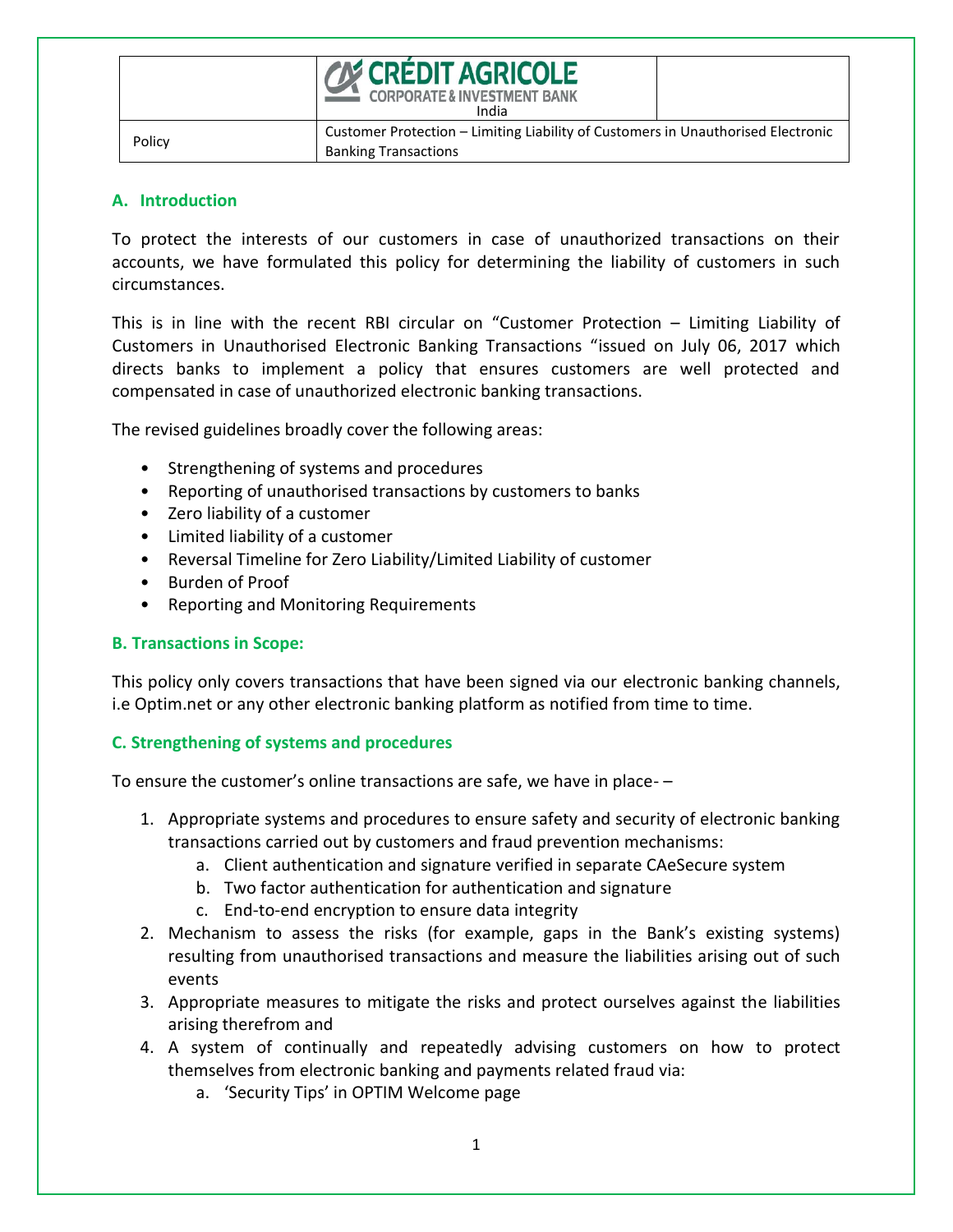|        | <b>CON CRÉDIT AGRICOLE</b><br><b>CORPORATE &amp; INVESTMENT BANK</b><br>India                                   |  |
|--------|-----------------------------------------------------------------------------------------------------------------|--|
| Policy | Customer Protection – Limiting Liability of Customers in Unauthorised Electronic<br><b>Banking Transactions</b> |  |

b. 'Security Statement' document is available online in OPTIM which client can refer to in case of need.

### **D. Reporting of unauthorised transactions by customers to banks –**

- 1. Customers can get registered for transaction alerts to their email or mobile numbers
	- a. CACIB now provides SMS and email alerts for all payments initiated via electronic banking channels. Alerts can also be sent for addition of a new beneficiary (optional).
	- b. All customers will be required to register for SMS/email alerts via a communication
	- c. While registration of mobile numbers for alerts is mandatory, for corporate customers, it may not be feasible for clients to provide a mobile number for the high volume of payment alerts. Hence an option will be given to the client to subscribe to email alerts instead of SMS alerts.
- 2. CACIB provides its customers with 24x7 access through multiple channels (e.g. directly on Optim home page, e-mail, reporting to home branch, etc.) for reporting unauthorized transactions
	- a. Clients can report unauthorized transaction on either Optim home page , or to a specific email inbox created for such purpose [\(report-unauth-IN@ca-cib.com\)](mailto:report-unauth-IN@ca-cib.com). Clients can also reply to SMS/email alerts as per the instructions in the message.

### **E. Liability of a customer:**

- 1. **Zero Liability of a Customer:** A customer's entitlement to zero liability shall arise where the unauthorised transaction occurs in the following events:
	- a. Contributory fraud/ negligence/ deficiency on the part of the bank (irrespective of whether or not the transaction is reported by the customer).
	- b. Third party breach where the deficiency lies neither with the bank nor with the customer but lies elsewhere in the system, and the customer notifies the bank within three working days of receiving the communication from the bank regarding the unauthorised transaction.
- **2. Limited Liability of a Customer:** A customer shall be liable for the loss occurring due to unauthorised transactions in the following cases:
	- a. In cases where the loss is due to negligence by a customer, such as where he has shared the payment credentials, the customer will bear the entire loss until he reports the unauthorised transaction to the bank. Any loss occurring after the reporting of the unauthorised transaction shall be borne by the bank.
	- b. In cases where the responsibility for the unauthorised electronic banking transaction lies neither with the bank nor with the customer, but lies elsewhere in the system and when there is a delay (of four to seven working days after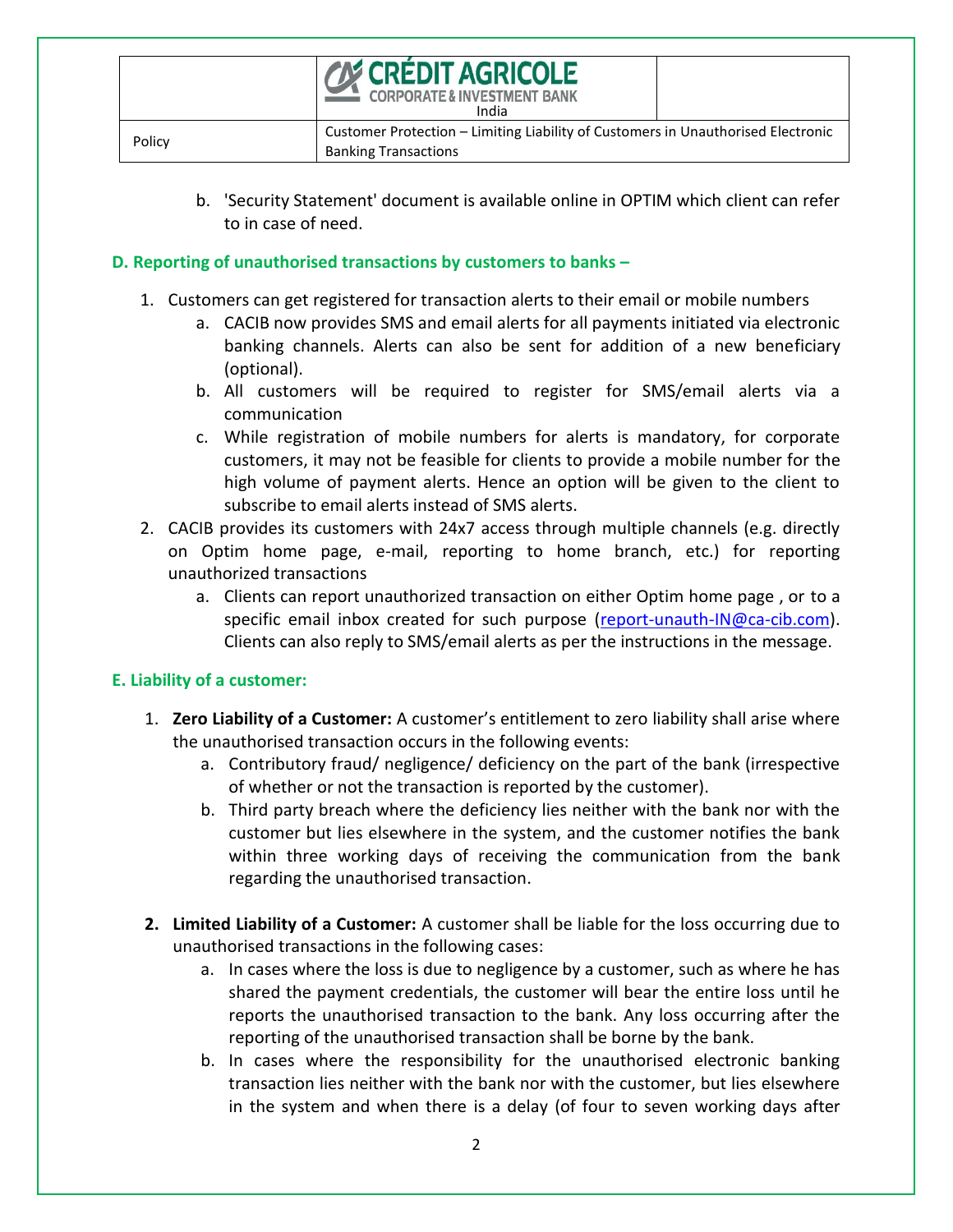# ÉDIT AGRICOLE **NVESTMENT BANK**

India

Policy Customer Protection – Limiting Liability of Customers in Unauthorised Electronic<br>
Policy Banking Transactions

> receiving the communication from the bank) on the part of the customer in notifying the bank of such a transaction, the per transaction liability of the customer shall be limited to the transaction value or the amount mentioned in the below tables, whichever is lower.

| Maximum Liability of a Customer in case liability is<br>neither with bank nor the customer but lies<br>elsewhere in the system and customer has already<br>notified the bank within 4-7 days                                                                         | <b>Within 3</b><br>working days<br>(Rs.) | Within 4 to 7<br>working days<br>(Rs.) |
|----------------------------------------------------------------------------------------------------------------------------------------------------------------------------------------------------------------------------------------------------------------------|------------------------------------------|----------------------------------------|
| • BSBD Accounts                                                                                                                                                                                                                                                      |                                          | 5,000                                  |
| • All other SB accounts<br>• Current/ Cash Credit/ Overdraft Accounts of MSMEs<br>• Current Accounts/ Cash Credit/ Overdraft Accounts<br>of Individuals with annual average balance (during<br>365 days preceding the incidence of fraud)/ limit up<br>to Rs.25 lakh | Zero Liability                           | 10,000                                 |
| • All other Current/ Cash Credit/ Overdraft Accounts                                                                                                                                                                                                                 |                                          | 25,000                                 |

Further, if the delay in reporting is beyond **seven working days**, the customer liability shall be determined as per the bank's Board approved policy\*.

## **Summary of Customer's Liability**

| Time taken to report the fraudulent Customer's liability $(\bar{x})$<br>transaction from the date of receiving the<br>communication |                                                                                 |
|-------------------------------------------------------------------------------------------------------------------------------------|---------------------------------------------------------------------------------|
| Within 3 working days                                                                                                               | Zero liability                                                                  |
| Within 4 to 7 working days                                                                                                          | The transaction value or the amount<br>mentioned in Table 1, whichever is lower |
| Beyond 7 working days                                                                                                               | As per bank's Board approved policy *                                           |

*\*Beyond 7 days cases: From a Fraud Risk perspective, it is recommended that, internal team will investigate/opine on the case and advise on facts. Business will evaluate circumstances leading*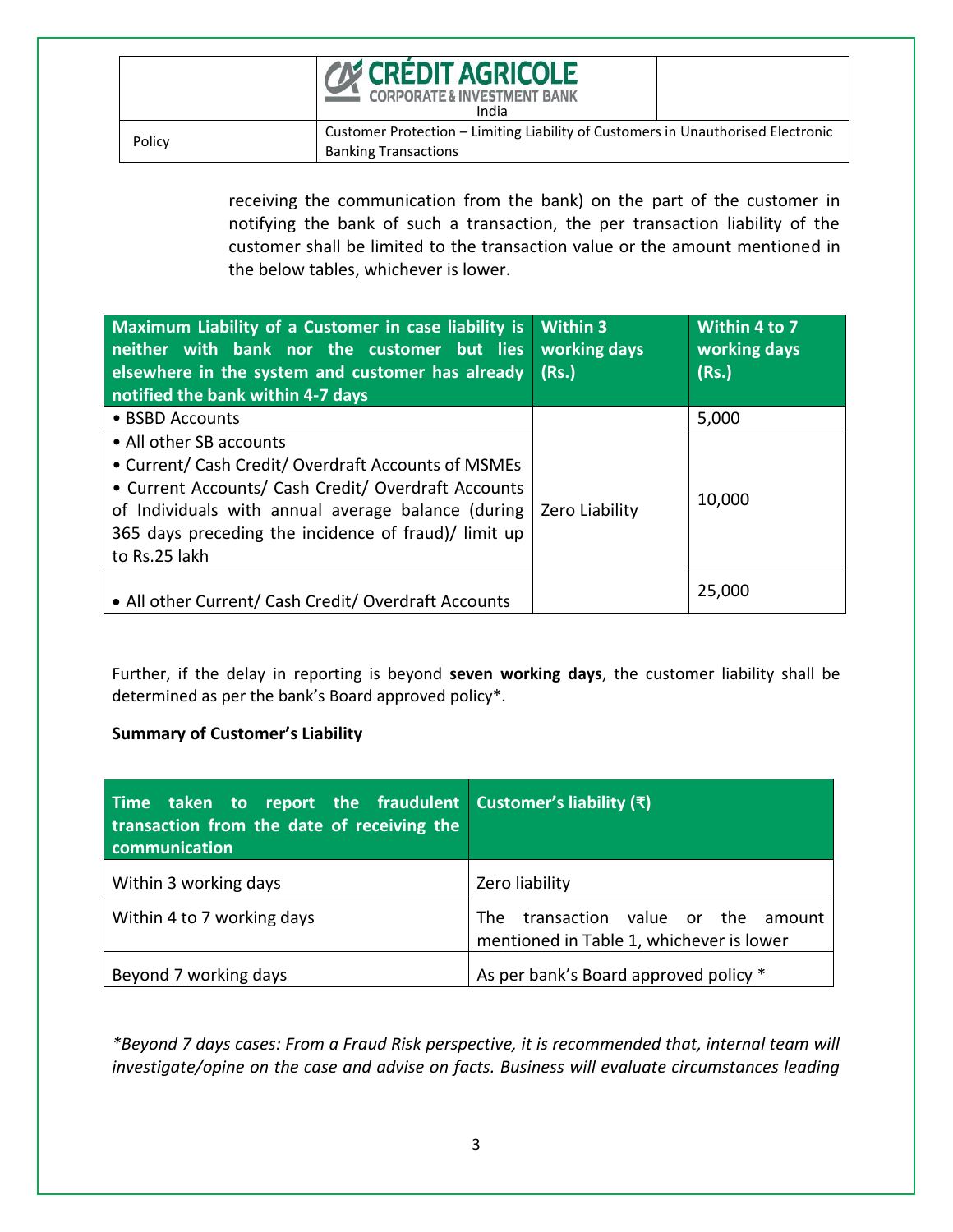|        | <b>CON CRÉDIT AGRICOLE</b><br><b>CORPORATE &amp; INVESTMENT BANK</b><br>India                                   |  |
|--------|-----------------------------------------------------------------------------------------------------------------|--|
| Policy | Customer Protection - Limiting Liability of Customers in Unauthorised Electronic<br><b>Banking Transactions</b> |  |

*to delayed reporting, customer profile, relationship tenure, etc. to recommend the liability as exception.*

*Additionally, bank may consider cases for zero liability, where the deficiency lies neither with the Bank nor with the customer but lies elsewhere in the system, and the customer notifies the Bank beyond three working days of receiving the communication from the bank regarding the unauthorised transaction.*

*For dispute cases where customer has authorized the transaction with a two factor authentication (using digipass), it will be treated as customer negligent due to compromise of device and password/OTP and therefore the liability will be with the customer irrespective of the period in which the same is notified to the bank.* 

### **F. Reversal Timelines for Zero Liability /Limited Liability of Customer:**

- 1. On being notified by the customer , the bank will credit (shadow reversal)the amount involved in the unauthorized electronic transaction to the customer's account within 10 working days from the date of such notification by the customer.
- 2. The credit will be value dated as of the date of unauthorised transaction.

Bank will also ensure the following –

- 1. The complaint is resolved and liability of the customer, if any, established 90 days from the date of receipt of the complaint, and the customer is compensated as per the provisions of this policy.
- 2. Where it is unable to resolve the complaint or determine the customer liability, if any, within 90 days, the compensation as prescribed in paragraphs above is paid to the customer
- 3. In case of savings account, the customer does not suffer loss of interest

### **G. Burden of proof:**

The burden of proving customer liability in case of unauthorised electronic banking transactions shall lie on the Bank.

### **H. Reporting and monitoring requirements:**

The Bank will report all customer liability cases covered under this policy to the bank's Standing Committee on Customer Service and further report to Senior Management (if required). The report will include volume/number of cases and the aggregate value involved.